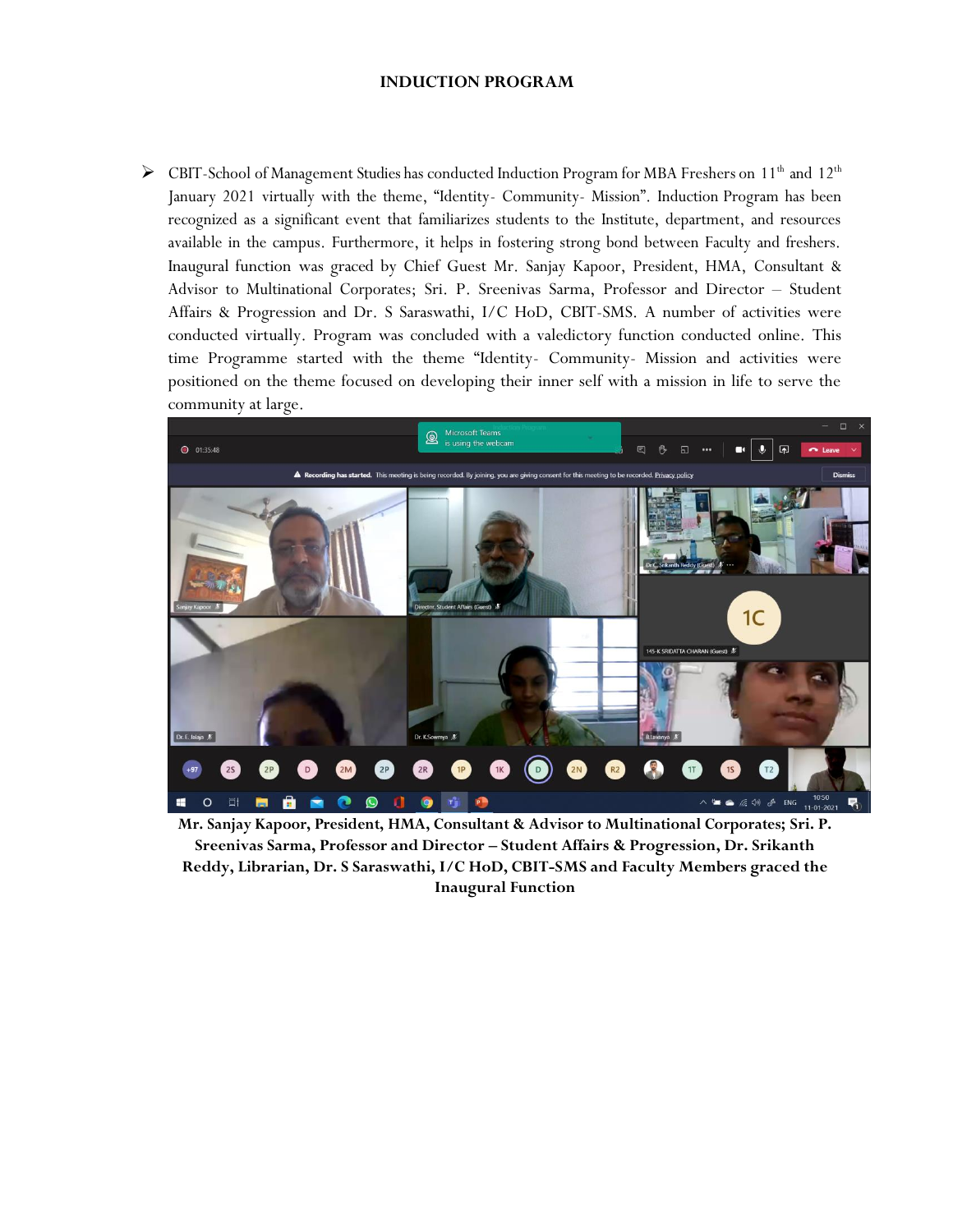

**Dr. S Saraswathi, I/C HoD, CBIT-SMS, Faculty Members, Alumni and Students During "Hope and Fulfillment" Session.**



**Mr. Niranjan Prabhu, Head Operations, Gati Intellect systems Ltd, Faculty Members, Students during Expert Lecture.**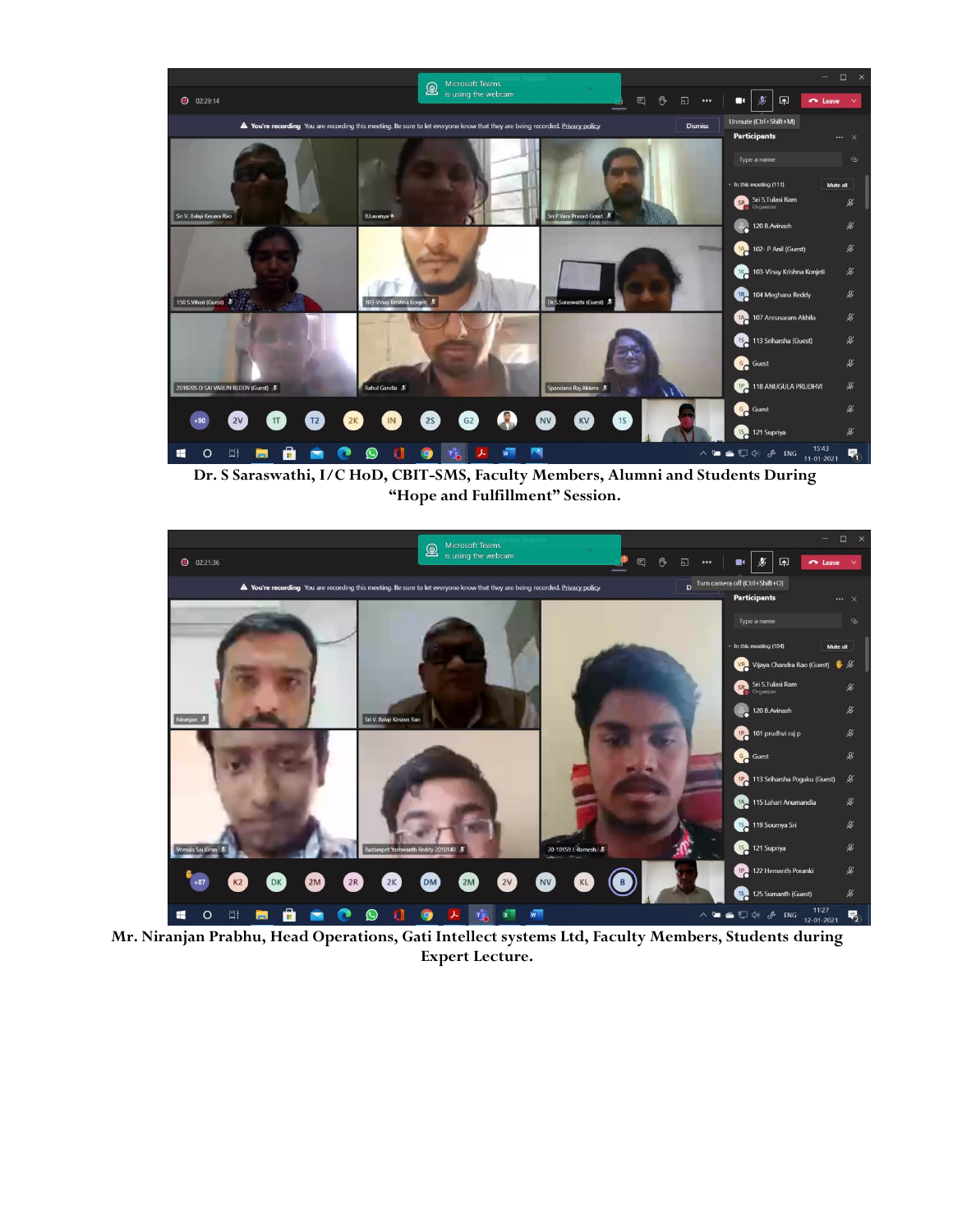

*Prof. Sreenivasa Sarma, Professor and Director – Student Affairs & Progression, Faculty Members, Students during "Cognitive Learning, Code of Conduct, Human Values and Professional Ethics" Session.*



**Students, Faculty Members during "***Talent exhibit by Fresher's" Session*

EBIT-School of Management Studies has conducted Induction Program for MBA Freshers from  $17<sup>th</sup>$  to  $19<sup>th</sup>$ September 2019 in the Campus with the theme Hope and Fulfilment. It is an important Event that introduces the Students to the Institute Culture and Resources apart from establishing a relationship between the Seniors, Faculty and Staff to enable them to pursue their Hopes amidst a congenial and supportive Ecosystem. Inaugural function was graced by Chief Guest Mr. C. Achalender Reddy, Director, Centre for Innovations in Public System, ASCI; Smt. D. Sandhya Sree, President of the function and Chairperson, Development & Planning, CBIT; and Dr. P. Ravinder Reddy, Principal, CBIT. Various activities were conducted; one among them was Haritha Haram program in which Management, Faculty, Parents, and Students have taken part in planting. Program was concluded with a Valedictory function addressed by Chief Guest Mrs. P. Lakshmi Saroja, AGM, ICICI Bank Ltd. The Programme which started with the theme "Hope and Fulfilment" and all the activities cantered on the theme focused on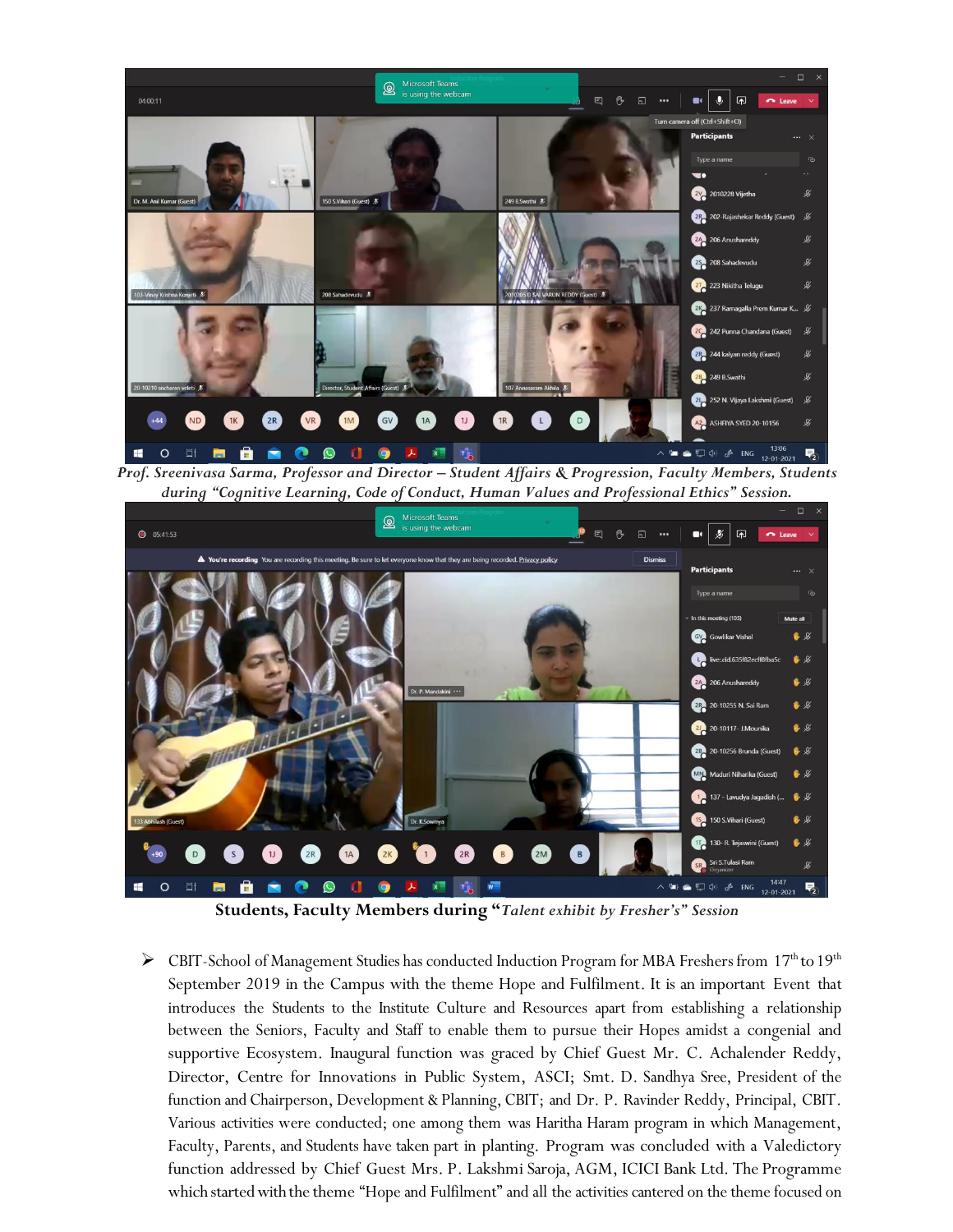learning and active participation ended with the inspiring thought to the Students to develop a Plan to progress overa period of their MBACourse.



**Smt. D. Sandhya Sree, President of the function and Chairperson, Development & Planning, CBIT, Mr. C. Achalender Reddy, Director, Centre for Innovations in Public System and Dr. P. Ravinder Reddy, Principal, CBIT Graced the Occasion**



**Haritha HaramProgram was conducted byMr. C.Achalender Reddy (ChiefGuest), Shri D.Bhasker Reddy (Advisor,RCG), Faculty Members, Parents, andStudents**